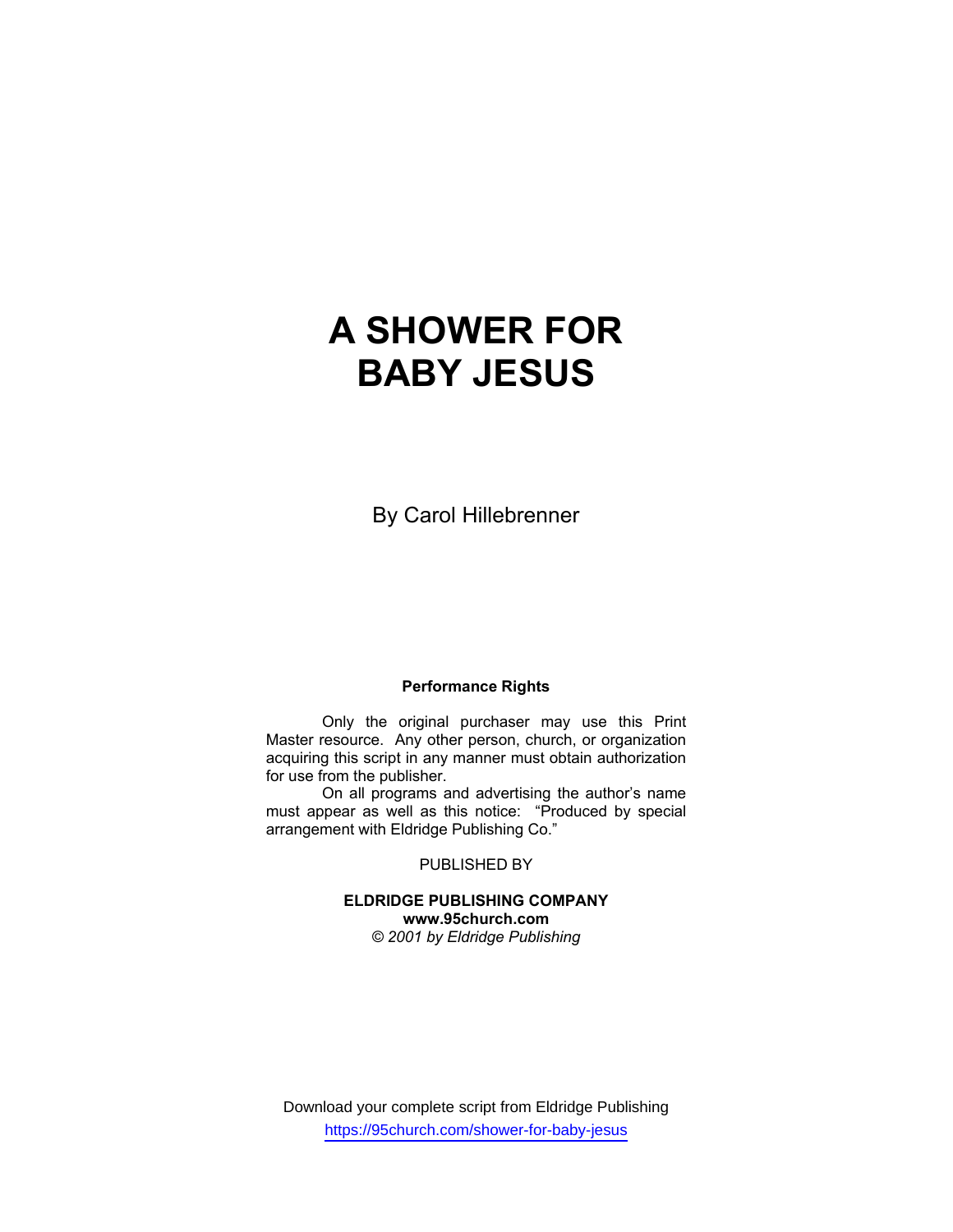#### *A Shower for Baby Jesus - 2 -*

#### **DEDICATION**

To my husband for many years of faith, and to the children of Salem UCC for performing my dramas. The Playwright

## **STORY OF THE PLAY**

 The season of giving often misplaces the reason for giving, but that's not so in *A Shower For Baby Jesus*. As the children plan a baby shower for Jesus before he has to leave for Egypt, they learn the story of His birth. Yes, the angels are just a bit impatient and some people don't like one of the wise men's gifts, but everyone is in the party spirit.

 This play can also serve as a mission project as the gifts the children bring for Jesus (diapers, food, clothes, and other basic needs)can be dedicated to babies born in even less fortunate circumstances.

 Children from 3 to 12 plus can perform. It requires relatively few props and uses old favorite Christmas carols.

Performance time: 30 to 60 minutes, depending on songs used.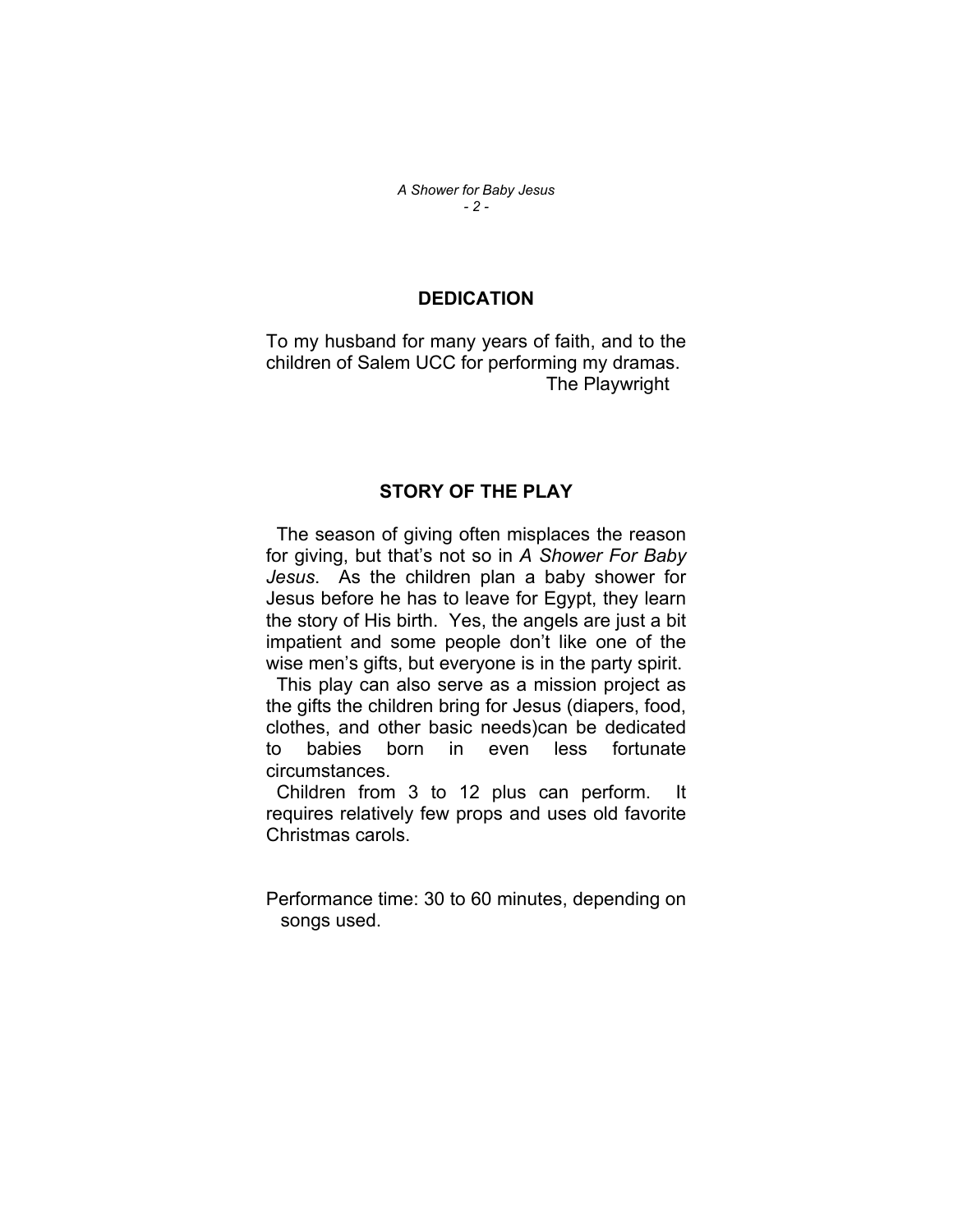*A Shower for Baby Jesus - 3 -* 

## **CAST OF CHARACTERS**

*(Large, flexible cast)* 

**MARY AND JOSEPH:** Have no lines but mime actions.

**SPEAKERS 1-11:** Require various levels of skill at memorizing.

**SPEAKERS A-H:** Require more skill at memorizing lines.

**CHILDREN 1-7:** May be younger as lines are simpler.

**3 WISE MEN**

**4 ANGELS:** Relatively easy lines.

**3 OR MORE SHEPHERDS:** Relatively easy lines.

**NARRATOR:** Welcomes everyone.

**EXTRAS:** Any number of children dressed for a nice party.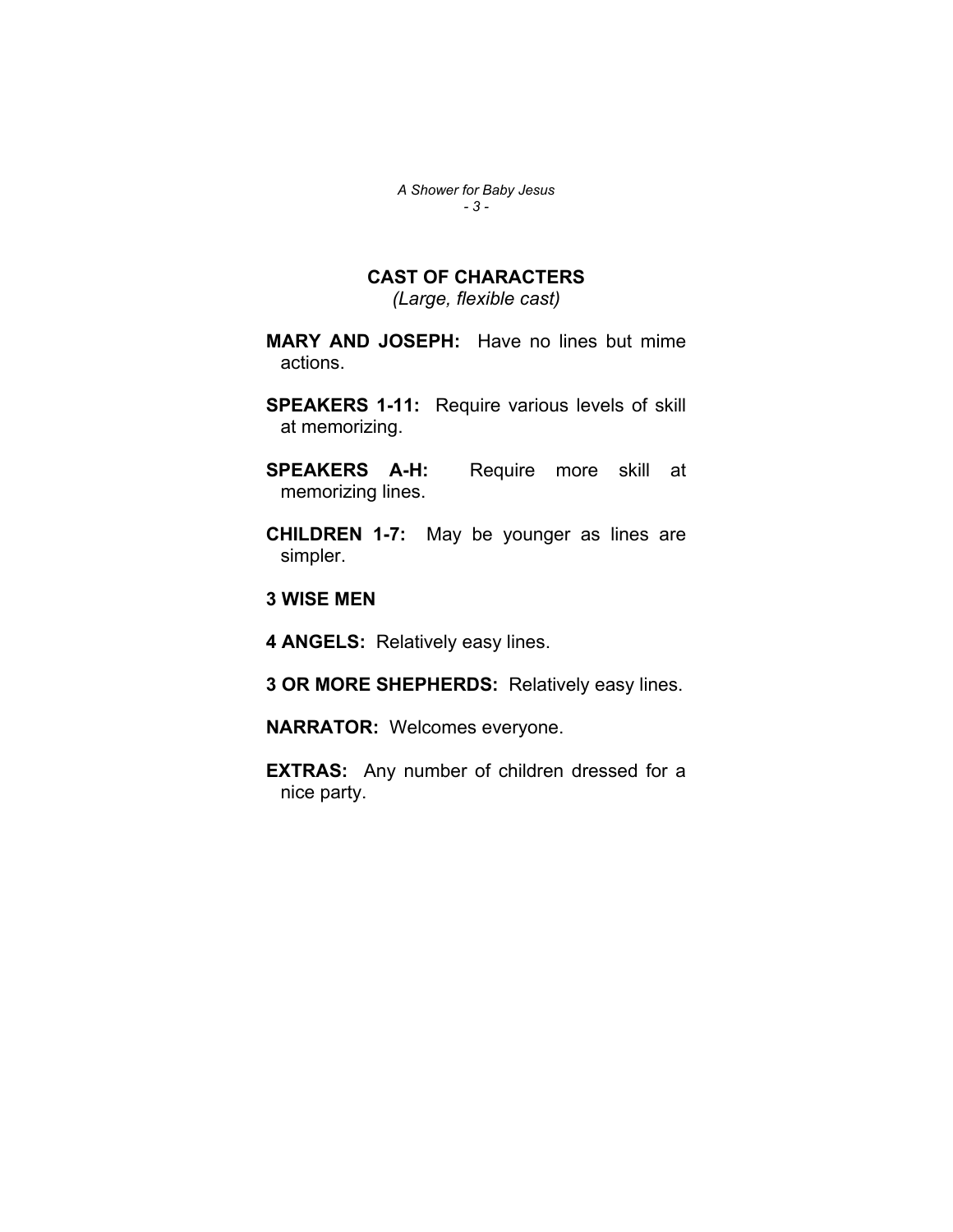*A Shower for Baby Jesus - 4 -* 

## **PROPS/COSTUMES**

Manger containing doll with blankets, 2 stools, robes for biblical characters, 4 angel costumes, 3 wise men costumes, gold (simple cloth bag filled with slugs), frankincense (pretty perfume bottle), myrrh (small pretty box), gifts of basic needs for modern babies brought by each child as Christmas mission project, little drums, cymbals, tambourines, and other noise makers (optional).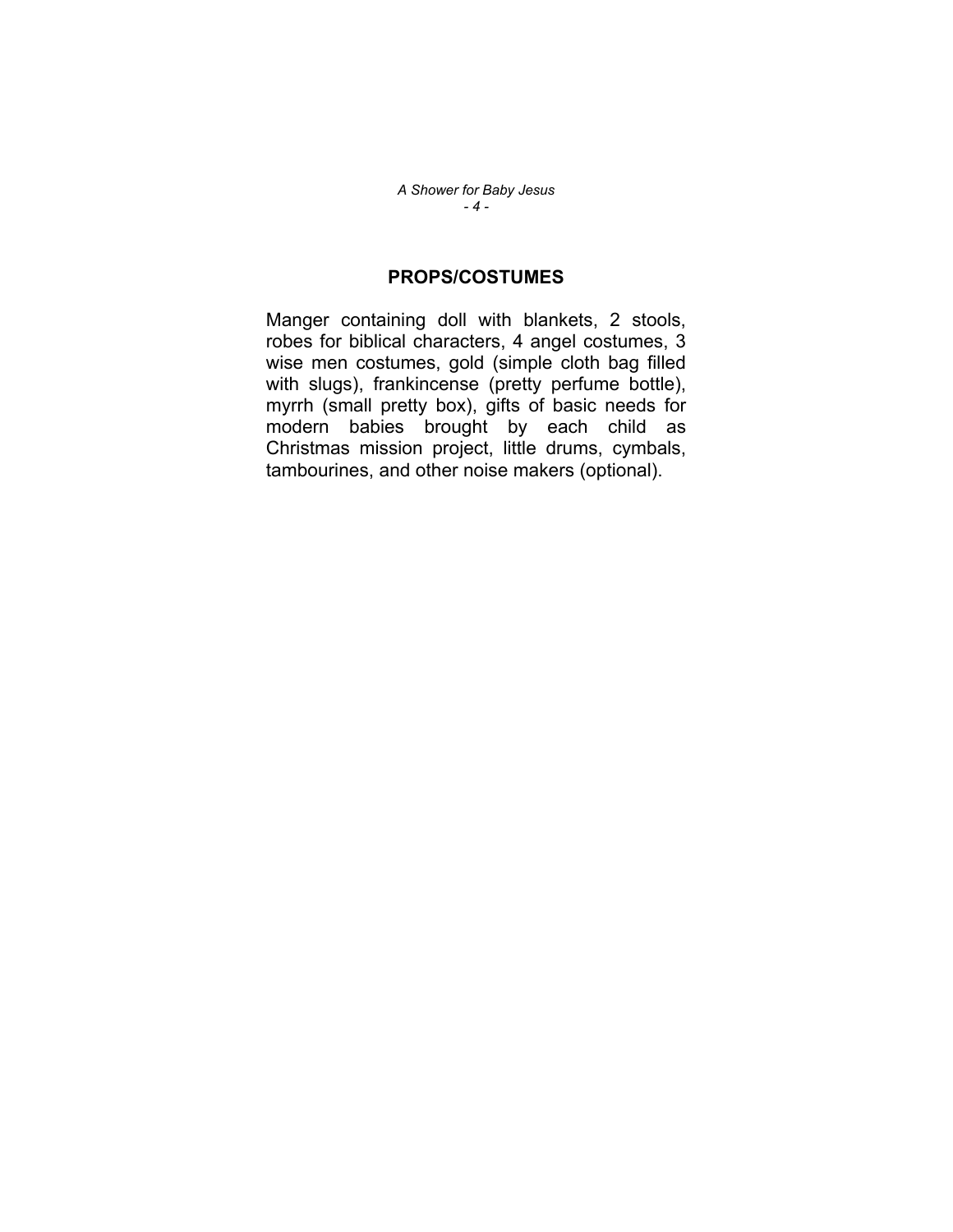### **A BABY SHOWER FOR JESUS**

*(AT RISE: A doll is in a manger CS with MARY and JOSEPH sitting on stools behind it. This is especially effective if a light shines up out of manger, but great care should be taken as light bulbs are hot and straw and blankets burn. There should be space for ten or more people at either side of manger scene.)* 

NARRATOR: Thank you all for coming to a "Shower for Baby Jesus." As our children retell the old story, we must remember there are many babies born today with very little in the way of worldly goods, just like baby Jesus. As a mission project we bring our gifts for today's babies at \_\_\_\_\_\_\_\_\_. *(Name place where gifts will go.)*

*(SPEAKERS 1 and 2 enter from one direction, SPEAKER 3 from another. All three stand to one side of the manger. As they speak, JOSEPH will bend down as if speaking to MARY, who smiles and nods to him; one or both of them may touch the baby as if calming him.)* 

- SPEAKER 1: Hi, *(SPEAKER 3'S real name.)* it's good to see you. Are you going to the shower for Mary and Joseph's new baby?
- SPEAKER 3: I didn't know they had a baby? What a surprise.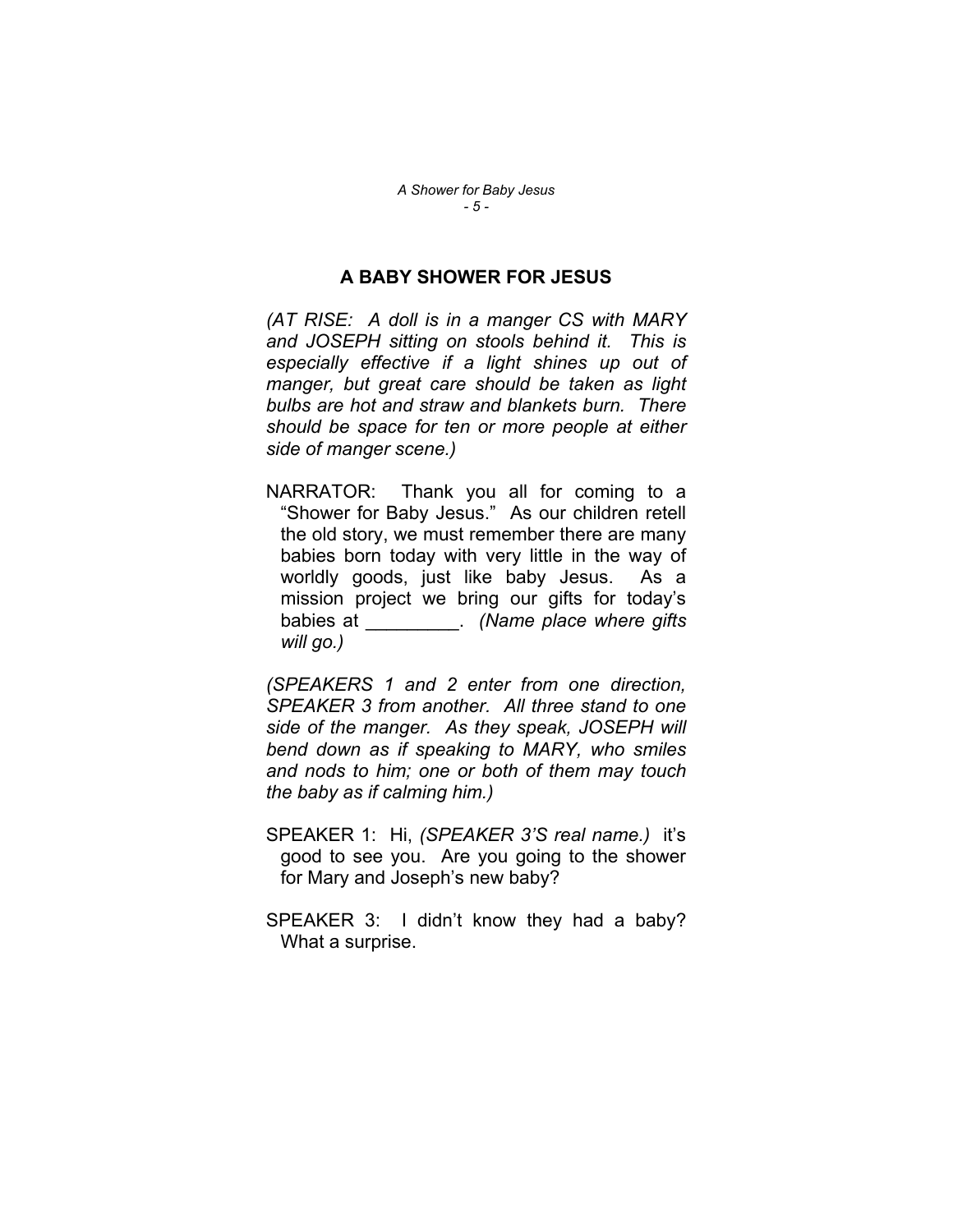SPEAKER 2: Oh, it's no surprise. The prophets told of Jesus' birth a long time ago.

SPEAKER 3: I forgot about that. Well, I need to get a gift for the baby.

SPEAKER 1 and 2: *(Together.)* We'll go with you.

*(SPEAKERS 1-3 exit. Older CHILDREN enter, among whom will be SPEAKERS A-H. Speakers may be to one side of manger while non-speakers may be to the other. MARY and JOSEPH continue miming speech and tending baby.)* 

- SPEAKER A: The earliest promise of Jesus' birth is right at the very beginning, in Genesis, when God said to the snake, "Her offspring will crush your head and you will bite his heel."
- SPEAKER B: That's kind of hard to understand. Jeremiah said it more clearly. "The Lord says, 'The time is coming when I will choose as king a righteous descendant of David. This king will rule wisely. He will be called, The Lord Our Salvation.'"
- SPEAKER C: I like the prophecy in Micah where the Lord says, "Bethlehem Ephrata, you are one of the smallest towns in Judah, but out of you I will bring a ruler for Israel, whose family line goes back to ancient times."